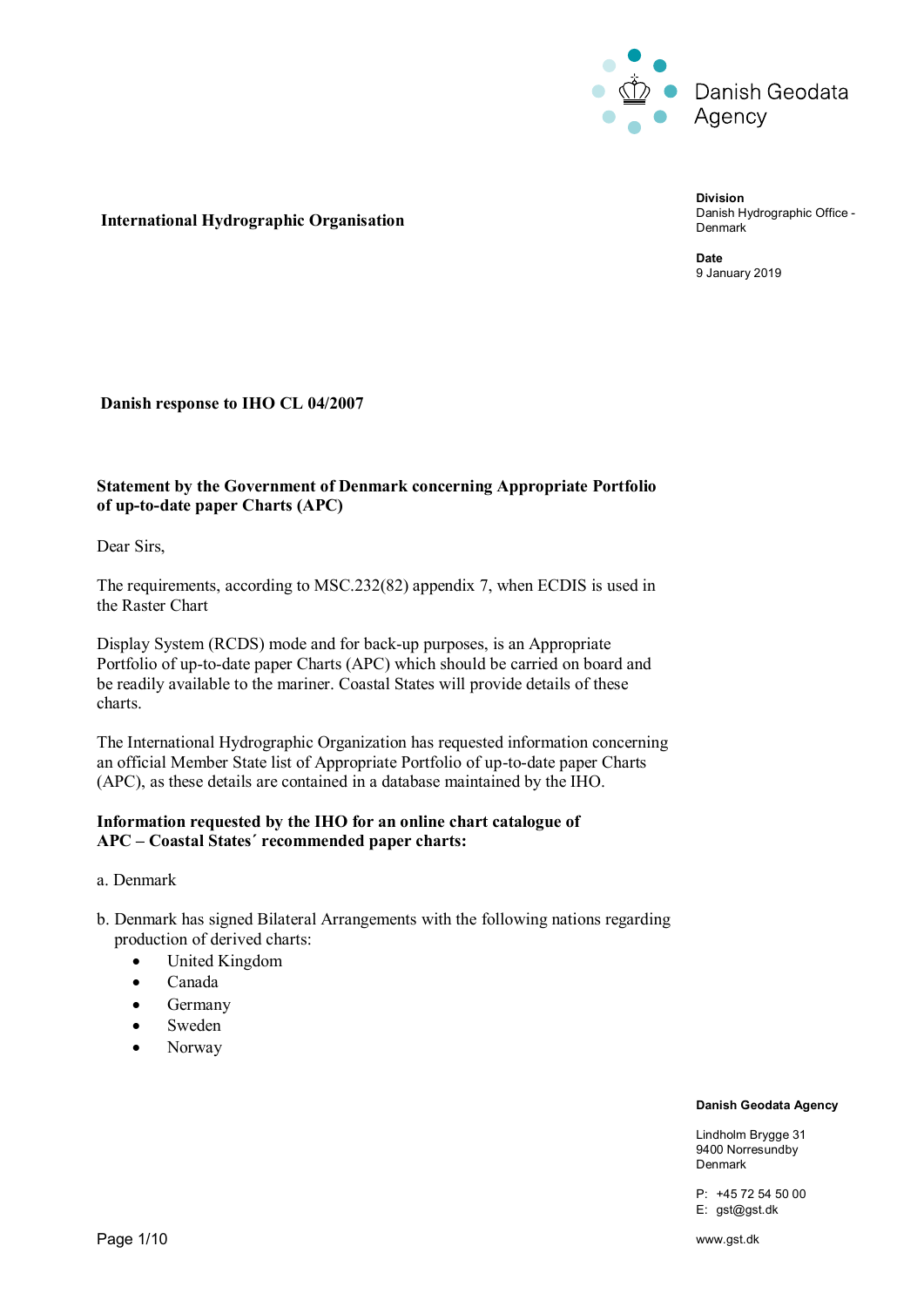

- c. Territorial waters of Denmark are all fully covered by ENC's.
	- i. No charts are to be used in RCDS mode.
	- ii. The APC for back-up purposes are listed in annex 1.
	- iii. Prior to each voyage it will be the responsibility of the Master to decide adequate and appropriate portfolio of up-to-date paper charts which are relevant to the safe navigation of the ship, according to STCW AVIII/ 2 part 1, reg. 5.
- d. The Government of Denmark has the charting responsibility of the dependent territories of the Faroe Islands and Greenland.

 The Faroe Islands are all fully covered by ENC's, the APC are given in annex 2.

 Greenland are partly covered by ENC's, details of APC are given in annex 3. No charts are to be used in RCDS mode in these areas. Prior to each voyage it will be the responsibility of the Master to decide adequate and appropriate portfolio of up-todate paper charts which are relevant to the safe navigation of the ship, according to STCW A-VIII/2 part 1, reg. 5.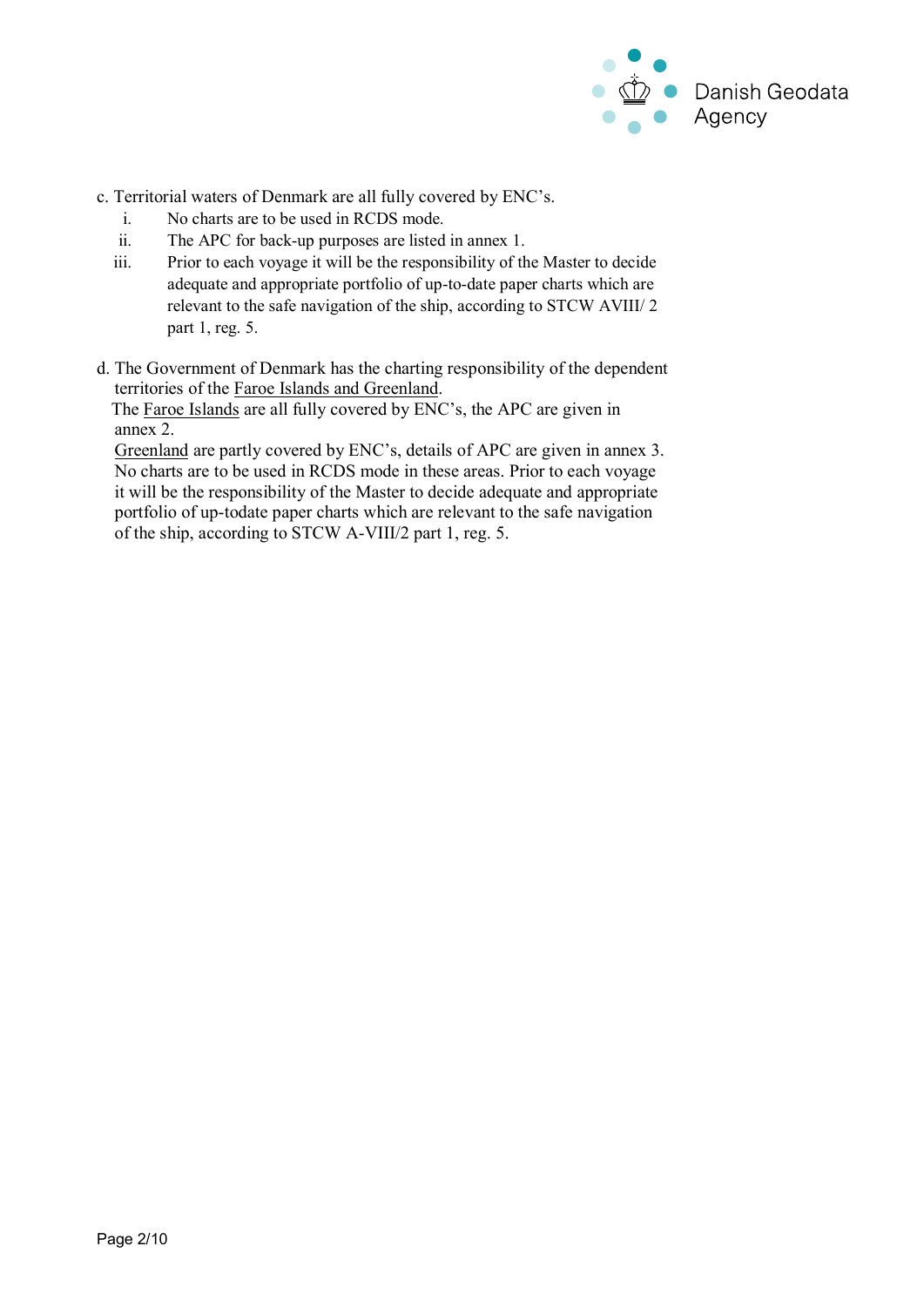

# **ANNEX 1**

**Appropriate Portfolio of up-to-date paper Charts (APC) of Danish waters**

(Updated to Danish Chart Corrections no. 50 2018 published 21 December incl.) <http://gst.dk/soekort/soekortrettelser/kort-for-kort-danmark/>

| Chart No.                      | <b>Title</b>                                                     | <b>Updated to "Chart</b><br><b>Corrections"</b> No.<br>(inclusive) | <b>Current edition</b><br>(No./month and<br>year) | Latest updated<br>print (month<br>and year) |
|--------------------------------|------------------------------------------------------------------|--------------------------------------------------------------------|---------------------------------------------------|---------------------------------------------|
| 60                             | Nordsøen. Fanø - Sylt                                            | 9/2017                                                             | 12 / mar 2017                                     |                                             |
| 61                             | Nordsøen. Blåvands Huk-Fanø                                      | 25 / 2017                                                          | 7 / jun 2017                                      |                                             |
| 92<br>(INT 1300)               | Skagerrak                                                        | 7/2016                                                             | 13 / mar 2016                                     |                                             |
| 93<br>(INT 1044)               | Nordsøen. Esbjerg - Hanstholm med<br>offshore olie- og gasfelter | 4/2017                                                             | 9 / feb 2017                                      |                                             |
| 94<br>(INT 1411)               | <b>Horns Rev</b>                                                 | 43 / 2018                                                          | 12 / nov 2018                                     |                                             |
| 95<br>(INT 1451)               | North Sea, Port of Esbjerg                                       | 40 / 2015                                                          | 1 / okt 2015                                      |                                             |
| 99                             | <b>Ringkøbing Fjord</b>                                          | 21/2016                                                            | $4 /$ jun 2016                                    |                                             |
| 100                            | Kattegat                                                         | 39 / 2017                                                          | 10 / okt 2017                                     |                                             |
| 101<br>(INT 1301)              | Kattegat, N-lige del                                             | 10/2016                                                            | 11 / mar 2016                                     |                                             |
| 102<br>(INT 1302)              | Kattegat, S-lige del                                             | 20/2016                                                            | 13 / maj 2016                                     |                                             |
| 103<br>(INT 1303)              | <b>B</b> ælthavet                                                | 40 / 2017                                                          | 9 / okt 2017                                      |                                             |
| 104                            | Østersøen. Femern Bælt - Sundet                                  | 16/2016                                                            | 9 / apr 2016                                      |                                             |
| 105<br>(INT 1450)              | Limfjorden. Aalborg - Løgstør                                    | 6/2016                                                             | 10 / feb 2016                                     |                                             |
| 106<br>(INT 1382)              | Limfjorden. Hals - Aalborg                                       | 5/2016                                                             | 4 / feb 2016                                      |                                             |
| $10\overline{7}$<br>(INT 1383) | <b>Aalborg Havn</b>                                              | 25 / 2013                                                          | 6 / apr 2011                                      | jul 2013                                    |
| 108<br>(INT 1448)              | Limfjorden. Thyborøn - Mors                                      | 37 / 2017                                                          | 8 / sep 2017                                      |                                             |
| 109<br>(INT 1449)              | Limfjorden. Mors - Løgstør                                       | 49 / 2015                                                          | $6/$ dec 2015                                     |                                             |
| 110                            | <b>Mariager Fjord</b>                                            | 19 / 2014                                                          | 10 / maj 2014                                     |                                             |
| 111<br>(INT 1381)              | <b>Randers Fjord</b>                                             | 20 / 2014                                                          | 10 / maj 2014                                     |                                             |
| 112<br>(INT 1380)              | Århus Bugt                                                       | $1-2/2018$                                                         | 19 / jan 2018                                     |                                             |
| 113                            | <b>Horsens Fjord</b>                                             | 21/2016                                                            | 5 / jun 2016                                      |                                             |
| 114<br>(INT 1377)              | <b>Farvandet nord for Fyn</b>                                    | $1-2/2018$                                                         | 15 / jan 2018                                     |                                             |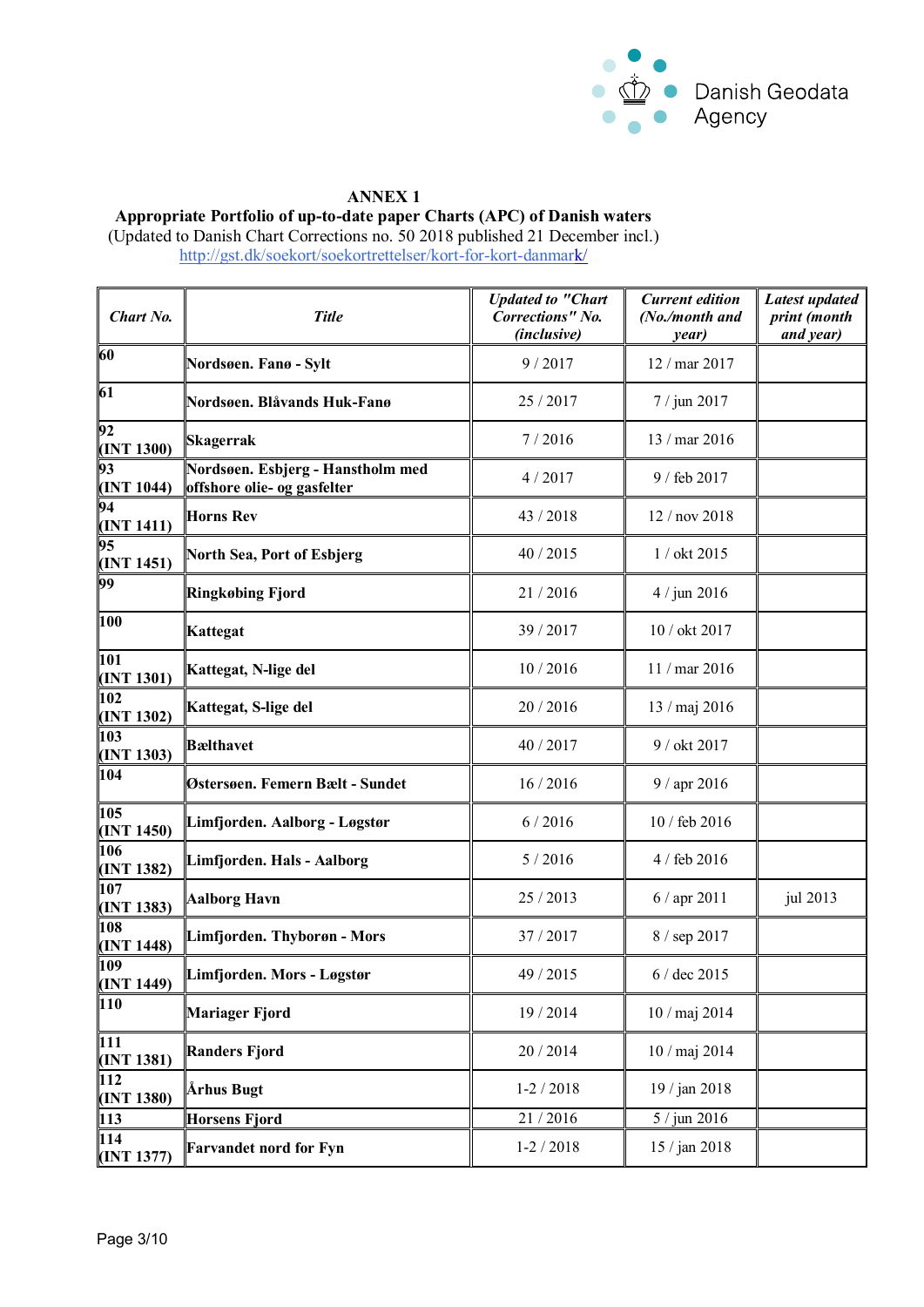

| 115               | <b>Odense Fjord</b>                                | 11/2015          | 10 / mar 2015   |          |
|-------------------|----------------------------------------------------|------------------|-----------------|----------|
| 116               | <b>Isefjord</b>                                    | 39 / 2017        | 10 / okt 2017   |          |
| $\vert$ 117       | Roskilde Fjord. Lynæs - Frederikssund              | 39 / 2017        | 10 / okt 2017   |          |
| 118               | Roskilde Fjord. Frederikssund - Roskilde           | 39 / 2017        | 6 / okt 2017    |          |
| 122               | Ålborg Bugt                                        | 20/2013          | 7 / maj 2013    |          |
| 123               | Kattegat. Læsø Rende                               | 26 / 2015        | 5 / jul 2015    |          |
| 124               | <b>Kattegat, S for Anholt</b>                      | 47 / 2013        | 8/nov 2013      |          |
| 127<br>(INT 1372) | <b>Aarhus Havn</b>                                 | 45 / 2018        | 6 / nov 2018    |          |
| 128<br>(INT 1379) | Kattegat. Samsø Bælt                               | 21/2014          | 13 / jun 2014   |          |
| 129               | Kattegat, SE-lige del                              | 11/2018          | 8 / mar 2018    |          |
| 131<br>(INT 1331) | Sundet, N-lige del / Sundet, Northern Part         | 24 / 2018        | 5 / jun 2018    |          |
| 132<br>(INT 1332) | Sundet, S-lige del                                 | 24 / 2018        | 24 / jun 2018   |          |
| 133<br>(INT 1333) | Sundet, midterste del                              | 24 / 2018        | 17 / jun 2018   |          |
| 134<br>(INT 1334) | <b>Sundet. Københavns Havn</b>                     | 24 / 2018        | 2 / jun 2018    |          |
| 141<br>(INT 1370) | Storebælt, N-lige del                              | $1-2/2018$       | 25 / jan 2018   |          |
| 142<br>(INT 1368) | Storebælt, S-lige del                              | 40 / 2015        | 22 / okt 2015   |          |
| 143<br>(INT 1369) | Storebælt. Sprogø - Langeland                      | $51 - 53 / 2015$ | 22 / dec 2015   |          |
| 144               | Storebælt. Nakskov Fjord                           | 42 / 2013        | 6 / okt 2013    |          |
| 145<br>(INT 1371) | Kalundborg Fjord                                   | $1-2/2018$       | 12 / jan 2018   |          |
| 151<br>(INT 1375) | Lillebælt, N-lige del                              | $51 - 53 / 2015$ | 14 / jan 2016   |          |
| 152<br>(INT 1373) | Lillebælt, S-lige del, og Farvandet syd for<br>Fyn | 43 / 2018        | $6/$ nov $2018$ |          |
| 153               | <b>Haderslev Fjord</b>                             | 33 / 2009        | 8 / aug 2009    | apr 2014 |
| 154               | <b>Flensborg Fjord</b>                             | 10/2015          | 3 / mar 2015    |          |
| 155               | Als Sund og Sønderborg Bugt                        | 28 / 2015        | 2 / jul 2015    |          |
| 157               | Vejle Fjord                                        | 15 / 2012        | 6 / apr 2012    |          |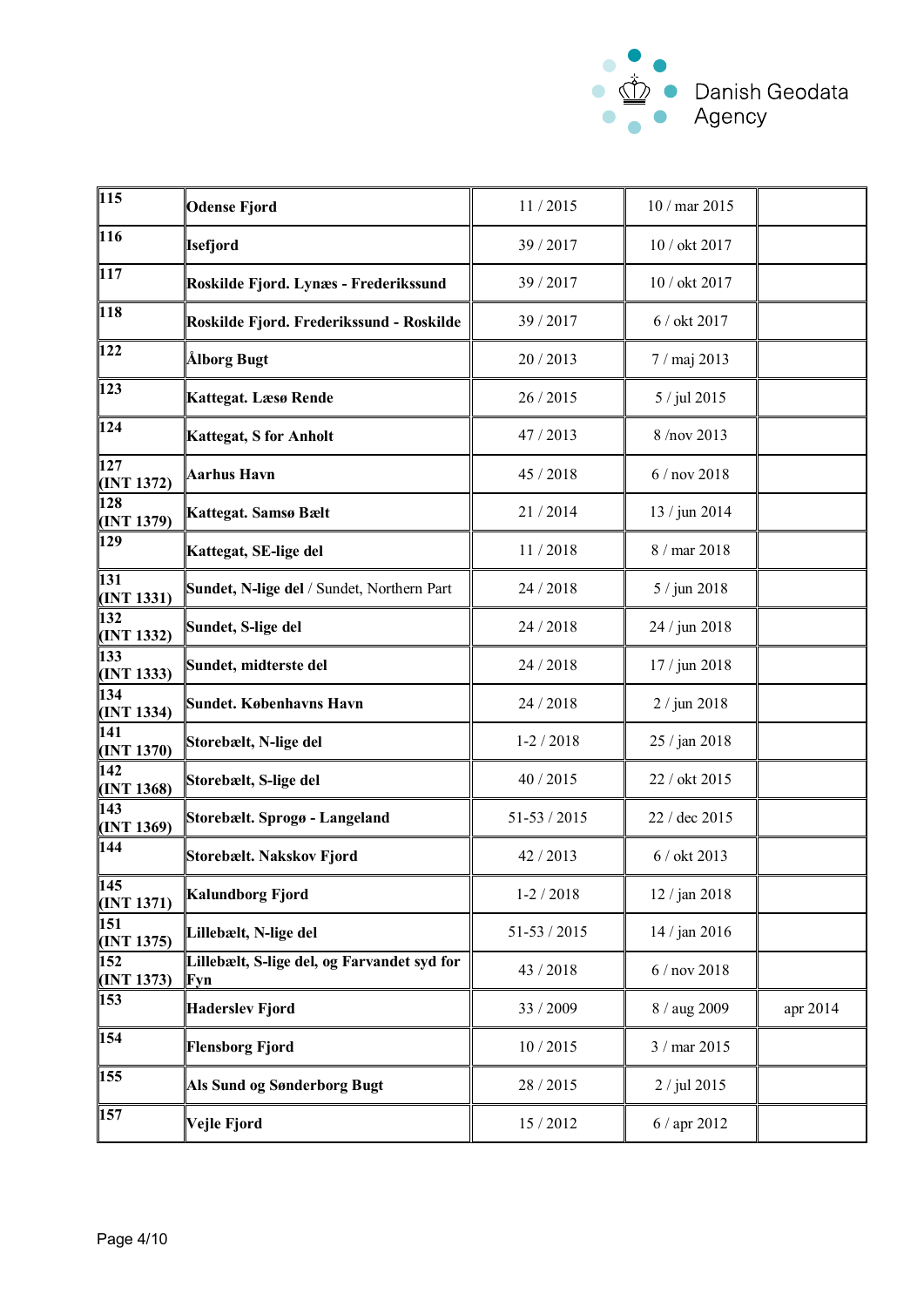

| 158<br>(INT 1376)       | <b>Snævringen og Kolding Fjord</b> | 40 / 2017 | 8 / okt 2017   |          |
|-------------------------|------------------------------------|-----------|----------------|----------|
| 159<br>(INT 1374)       | Aabenraa Fjord                     | 27/2015   | 4 / jul 2015   |          |
| 160                     | Smålandsfarvandet, W-lige del      | 33 / 2016 | 10 / aug 2016  |          |
| 161                     | Smålandsfarvandet, NE-lige del     | 23 / 2016 | 10 / jun 2016  |          |
| 162                     | Smålandsfarvandet, SE-lige del     | 23 / 2016 | 8 / jun 2016   |          |
| 163                     | <b>Guldborg Sund</b>               | 24 / 2014 | $6 /$ jun 2014 |          |
| 164                     | Karrebæk Fjord                     | 9/2012    | 7 / mar 2012   |          |
| 171                     | <b>Svendborg Sund</b>              | 11/2015   | 8 / mar 2015   |          |
| 172                     | <b>Rudkøbing Løb</b>               | 20 / 2013 | 6 / maj 2013   |          |
| 188                     | Østersøen omkring Bornholm         | 17/2018   | 8 / maj 2018   |          |
| 189<br>(INT 1336)       | Bornholmsgat                       | 17/2018   | 12 / maj 2018  |          |
| 190                     | <b>Faxe Bugt og Præstø Fjord</b>   | 11/2015   | 9 / mar 2015   |          |
| 195                     | Østersøen, W-lige del              | 37 / 2015 | 6 / sep 2015   |          |
| 196                     | <b>Femern Bælt</b>                 | 42 / 2013 | 10 / okt 2013  |          |
| 197                     | <b>Gedser Rev og Kadetrenden</b>   | 9/2014    | 6 / mar 2014   |          |
| 198                     | <b>Faxe Bugt og Hjelm Bugt</b>     | 33 / 2016 | 5 / aug 2016   |          |
| $\overline{\mathbf{C}}$ | Danmark med omgivende farvande     | 32 / 2011 | 5 / aug 2011   | feb 2016 |
| Þ                       | Danmark, Søgrænser                 | 10/2010   | $1/mar$ 2010   |          |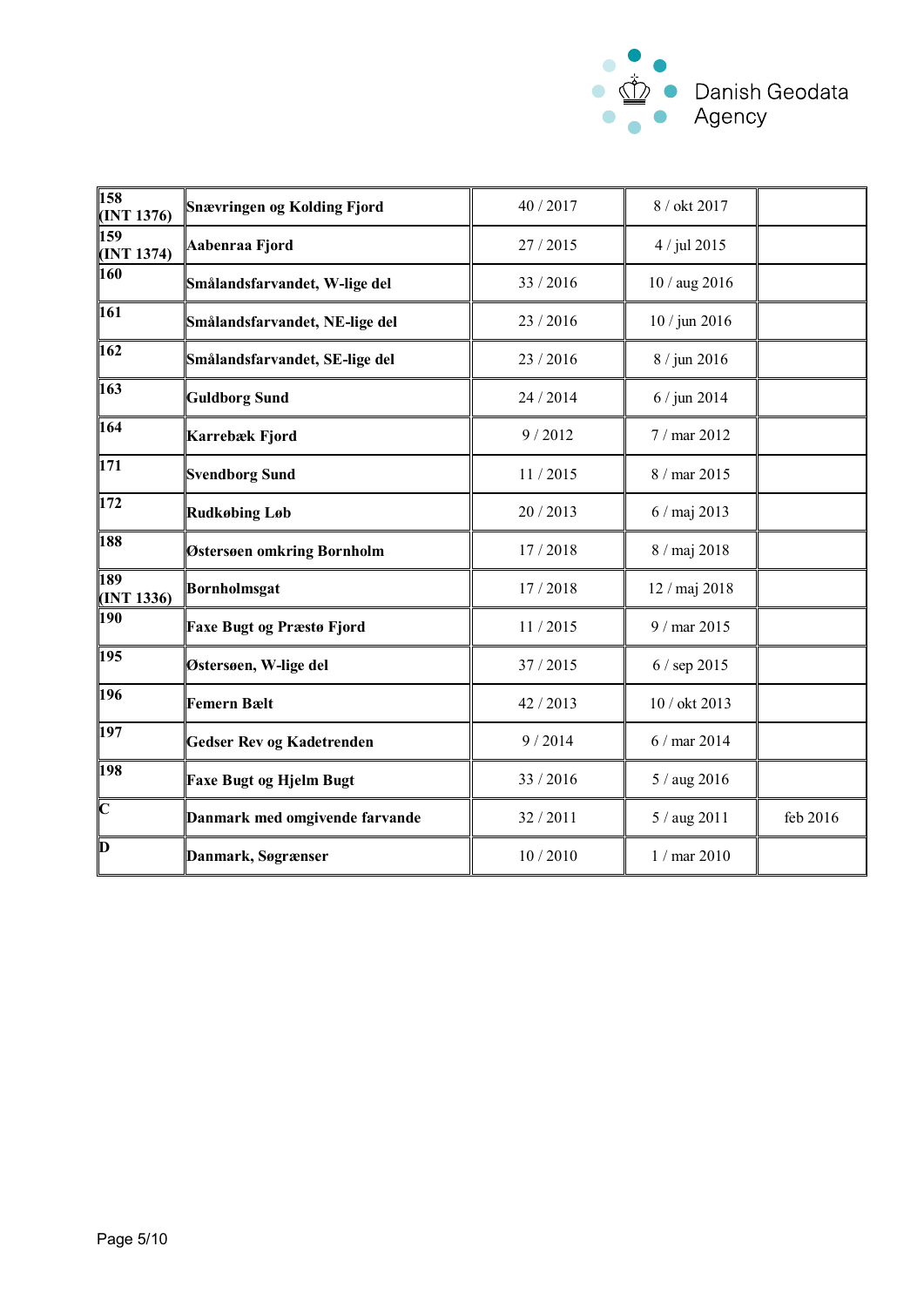

## **ANNEX 2 Appropriate Portfolio of up-to-date paper Charts (APC) of the Faroe Islands (Færøerne) waters.**

*(Updated to Danish Chart Corrections no. 50 2018 published 21 December incl.)* <http://gst.dk/soekort/soekortrettelser/kort-for-kort-faeroeerne/>

| Chart No.        | <b>Title</b>                                                                                                                                | <b>Updated to "Chart</b><br>Corrections" No.<br>(inclusive) | <b>Current edition</b><br>(No./month and<br>year) | Latest updated<br>print (month<br>and year) |
|------------------|---------------------------------------------------------------------------------------------------------------------------------------------|-------------------------------------------------------------|---------------------------------------------------|---------------------------------------------|
| 80<br>(INT 1011) | Sjóøkið við Føroyar (Farvandene<br>omkring Færøerne), Waters around the<br><b>Faroe Islands</b>                                             | 49/2011                                                     | $1 /$ dec $2011$                                  |                                             |
| 81               | Føroyar (Færøerne), Faroe Islands                                                                                                           | 4/2017                                                      | 2 / feb 2017                                      |                                             |
| 82               | Føroyar, Nordari partur (Færøerne, N-<br>lige del), Faroe Islands Northern Part                                                             | 42 / 2014                                                   | 3 / nov 2014                                      |                                             |
| 83               | Føroyar, Sunnari partur (Færøerne, S-<br>lige del), Faroe Islands Southern Part                                                             | 42 / 2014                                                   | $3/$ nov 2014                                     |                                             |
| 84               | Føroyar, Havnir og akkerspláss,<br>útnyrdingsøkid (Havne og ankerpladser,<br>NW-lige del), Harbours and anchorages,<br>north-western Part   | 50/2011                                                     | $1/$ dec $2011$                                   |                                             |
| 85               | Føroyar, Havnir og akkerspláss,<br>landnyrdingsøkid (Havne og<br>ankerpladser, NE-lige del), Harbours and<br>anchorages, north-eastern Part | 50/2011                                                     | $1 /$ dec $2011$                                  |                                             |
| 86               | Føroyar, Havnir og akkerspláss,<br>suđurøkiđ (Havne og ankerpladser, S-lige<br>del), Harbours and anchorages, Southern<br>part              | 50/2011                                                     | $1 /$ dec $2011$                                  |                                             |
| IF               | Føroyar vid Havøkjum (Færøerne med<br>maritime zoner), Faroe Islands with<br><b>Maritime Zones</b>                                          | 19/2012                                                     | $2 /$ maj $2012$                                  |                                             |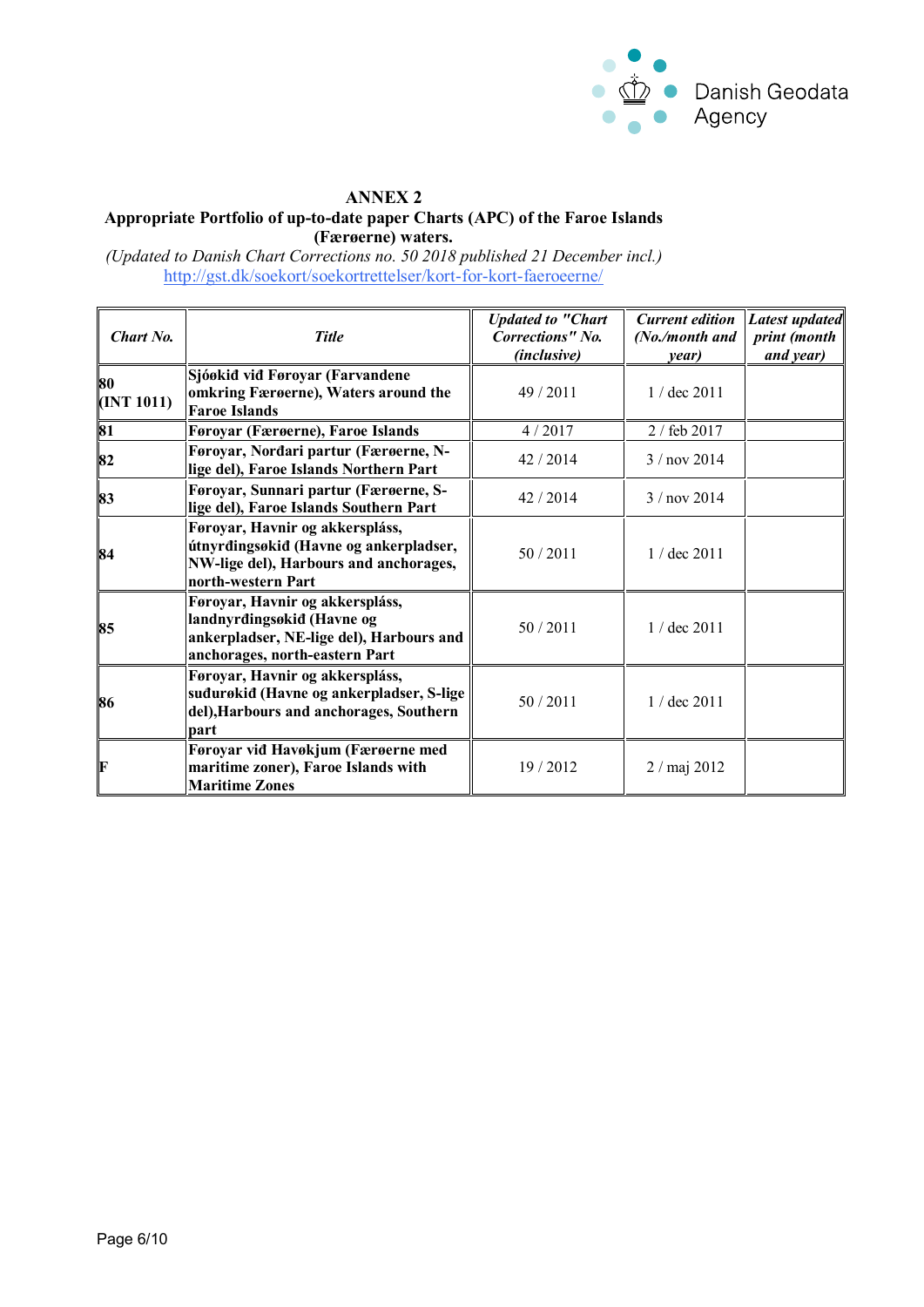

## **ANNEX 3 Appropriate Portfolio of up-to-date paper Charts (APC) of Greenland (Grønland) waters.**

*(Updated to Danish Chart Corrections no. 50 2018 published 21 December incl.)* <http://gst.dk/soekort/soekortrettelser/kort-for-kort-groenland/>

|                          |                                                                                             | <b>Updated to "Chart</b> | <b>Current edition</b> | Latest updated |
|--------------------------|---------------------------------------------------------------------------------------------|--------------------------|------------------------|----------------|
| Chart No.                | <b>Title</b>                                                                                | <b>Corrections"</b> No.  | (No./month and         | print (month   |
|                          |                                                                                             | (inclusive)              | year)                  | and year)      |
| 1000                     | <b>Grønlands Vestkyst</b>                                                                   | 4/2005                   | 2 / feb 2005           |                |
| 1001                     | <b>Grønlands Sydkyst</b>                                                                    | 10 / 2004                | 1 / jul 1971           | mar 2004       |
| 1100                     | Kap Farvel - Arsuk                                                                          | 18 / 2000                | 2 / maj 2000           |                |
| 1103                     | Kap Farvel området                                                                          | 49 / 2002                | 1 / nov 1966           | dec 2002       |
| 1113                     | Igdlukasik - Sydprøven                                                                      | 45 / 2005                | 6 / nov 2005           |                |
| 1114                     | Sydprøven - Julianehåb                                                                      | 18 / 2000                | 5 / maj 2000           |                |
| 1115                     | Julianehåb - Narssarssuaq                                                                   | 24 / 2000                | 3 / jun 2000           |                |
| 1116                     | Julianehåb - Mågeløb                                                                        | 24 / 2000                | $6 /$ jun 2000         |                |
| 1117                     | Mågeløb - Kobberminebugt                                                                    | 48 / 2000                | 4 / nov 2000           |                |
| 1118                     | Kobberminebugt - Tôrnârssuk Løb                                                             | 36 / 2006                | 2 / sep 1994           | sep 2006       |
| 1130                     | Frederiksdal                                                                                | 18 / 2000                | 1 / sep 1959           | maj 2000       |
| 1131                     | <b>Nanortalik</b>                                                                           | 24 / 2006                | $4 /$ jun 2006         |                |
| 1132                     | Julianehåb                                                                                  | 37 / 2000                | 5 / aug 1995           | sep 2000       |
| 1133<br>(tidligere 1161) | Nanortalik - Qeqertasussuk                                                                  | 49 / 2006                | 2 / dec 2006           | jun 2016       |
| 1145                     | Kobberminebugt                                                                              | 45 / 1991                | 1 / sep 1969           | apr 1998       |
| 1146                     | Arsuk Fjord                                                                                 | 23 / 1999                | 2 / sep 1994           | jun 1999       |
| 1150                     | Havneplaner                                                                                 | 18 / 2000                | 4 / aug 1995           | maj 2000       |
| 1151                     | Umiarsualiviit assingi (Havneplaner /<br>Habour plans)                                      | 49 / 2012                | 1 / dec 2012           |                |
| 1152                     | Havneplaner                                                                                 | 50 / 1989                | 1 / okt 1963           | okt 1998       |
| 1161                     | Simiutaq - Qarmat                                                                           | 49 / 2015                | 1 / dec 2015           |                |
| 1162                     | Qarmat-Naajat<br>(Aarmat - Mågeløb)                                                         | 49 / 2015                | 1 / dec 2015           |                |
| 1163                     | Kuannit Saavat - Qoornoq - Akulleq                                                          | 49 / 2015                | 1 / dec 2015           |                |
| 1164                     | Naajat - Ikerasassuaq<br>(Mågeløb - Ikerasassuaq)                                           | 49 / 2015                | 1 / dec 2015           |                |
| 1165                     | Ikerasassuaq. Niviukkat Umiarsuliviat<br>Torsukattaap<br>Ninninnera (Aurora Havn - Knækket) | 49 / 2015                | 1 / dec 2015           |                |
| 1166                     | Torsukattak - Kitsissut (Torsukattak -<br><b>Ydre Kitsissut)</b>                            | 49 / 2015                | 1 / dec 2015           |                |
| 1167                     | Itilliatsiaq - Qipisaqqu<br>(Nyboes Kanal - Qipisaqqu)                                      | 49 / 2015                | 1 / dec 2015           |                |
| 1200                     | Arsuk - Grædefjord                                                                          | 2/2000                   | 1 / okt 1968           | jan 2000       |
| 1210                     | Tôrnârssuk Løb - Frederikshåb                                                               | 9/2004                   | 2 / feb 1986           | mar 2004       |
| 1211                     | Frederikshåb - Frederikshåb Isblink                                                         | 48 / 2000                | 1 / jun 1967           | nov 2000       |
| 1212                     | Sioggap Sermia - Qegertarsuatsiaat<br>(Frederikshåb Isblink - Fiskenæsset)                  | 30 / 2008                | 1 / maj 2008           | aug 2008       |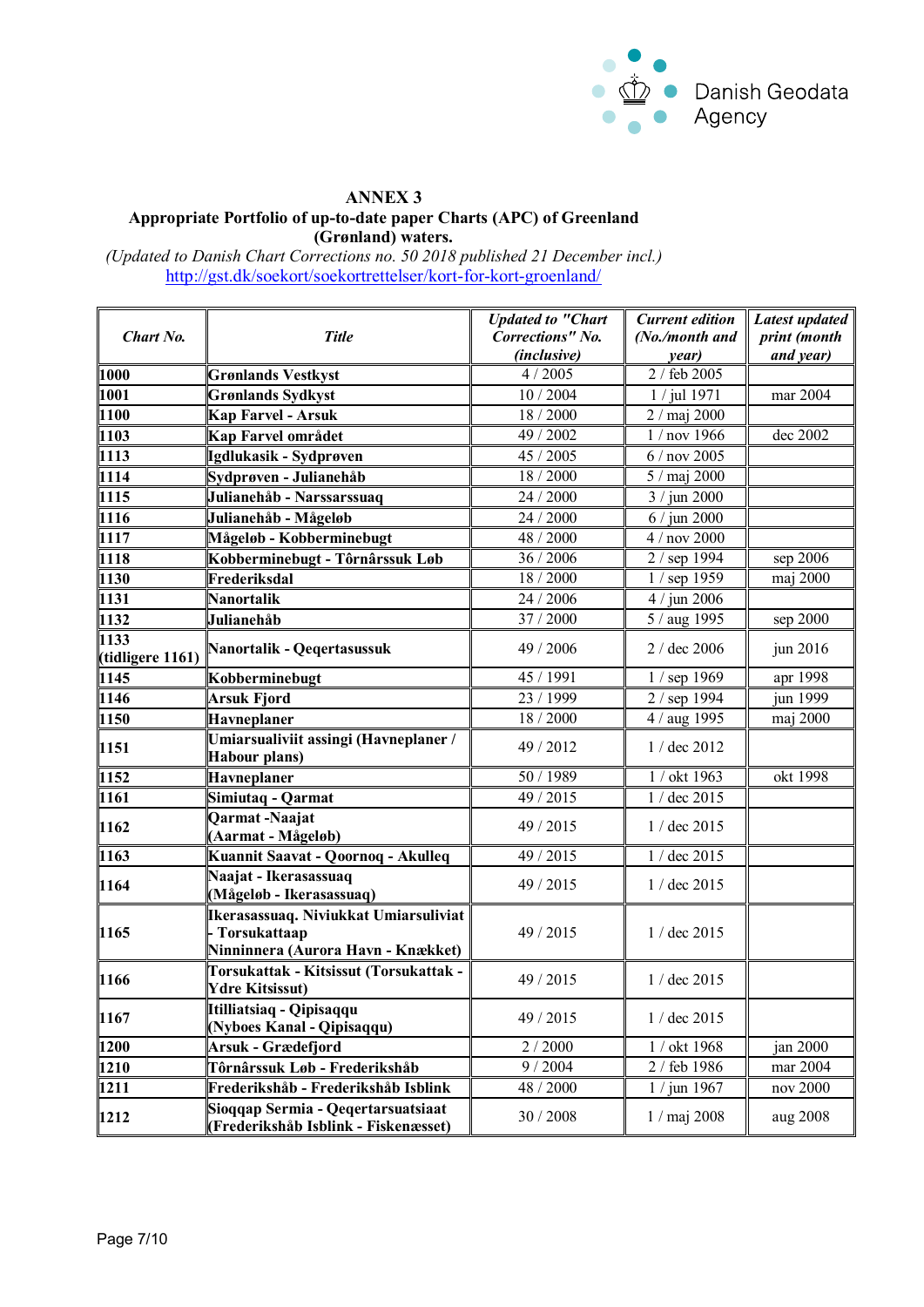

| 1213         | Qeqertarsuatsiaat-                                                                                         |                       |                  |          |
|--------------|------------------------------------------------------------------------------------------------------------|-----------------------|------------------|----------|
|              | Kangerluarsoruseq (Fiskenæsset –                                                                           | 49 / 2009             | 1 / dec 2009     |          |
| 1230         | Kangerluarsoruseq)<br>Frederikshåb                                                                         | 39 / 2001             | 6 / sep 2001     |          |
| 1231         | Qeqertarsuatsiaat (Fiskenæsset)                                                                            | 49 / 2009             | 1 / dec 2009     |          |
|              |                                                                                                            | 11/2002               |                  | mar 2002 |
| 1250<br>1251 | <b>Havneplaner</b>                                                                                         | 18 / 2000             | 4 / maj 1979     |          |
|              | Havneplaner                                                                                                | 2/2000                | 4 / maj 1969     | maj 2000 |
| 1300         | Grædefjord - Hamborgerland                                                                                 |                       | 1 / mar 1964     | jan 2000 |
| 1310         | Kangerluarsoruseq - Nuuk<br>(Kangerluarsoruseq - Godthåb)                                                  | 46 / 2013             | 2 / nov 2013     |          |
| 1311         | Nuup Kangerlua Kangilleq                                                                                   | 15 / 2013             | 1 / apr 2013     |          |
| 1312         | Nuup Kangerlua Killeq                                                                                      | 4/2014                | 1 / jan 2014     |          |
|              | Nuuk - Atammik                                                                                             |                       |                  |          |
| 1313         | (Godthåb - Atammik)                                                                                        | 4/2013                | 1 / feb 2013     |          |
| 1314         | Atammik - Sermersuut (Atammik -<br>Hamborgerland)                                                          | 51/2014               | 1 / dec 2014     |          |
| 1330         | Kangerluarsorutsimut Pulammagiaa<br>(Indsejlingen til<br>Kangerluarsoruseq)                                | 49 / 2009             | $1 /$ dec 2009   |          |
| 1331         | Nuuk (Godthåb)                                                                                             | 28 / 2013             | 2 / jul 2013     |          |
| 1333         | Niaqunngunaq (Fiskefjord)                                                                                  | 49 / 2011             | 2 / dec 2011     |          |
| 1335         | <b>Maniitsoq (Sukkertoppen)</b>                                                                            | 49 / 2012             | 1 / dec 2012     |          |
| 1350         | Orsiivik (Polaroil)                                                                                        | $\frac{1}{45}$ / 2008 | 1 / nov 2008     |          |
| 1351         | Umiarsualiviit assingi<br>(Havneplaner/Harbour Plans)                                                      | 41/2010               | 1 / okt 2010     |          |
| 1352         | Umiarsualiviit assingi<br>(Havneplaner) Harbour Plans                                                      | 48 / 2011             | 1 / dec 2011     |          |
| 1353         | <b>Agissersiorfik - Nuuk</b><br>(Rypeø - Godthåb)                                                          | 11/2013               | $2 /$ mar 2013   |          |
| 1400         | <b>Hamborgerland - Rifkol</b>                                                                              | 2/2000                | 1 / mar 1964     | jan 2000 |
| 1410         | Sermersuut - Uummannaarsussuaq<br>(Hamborgerland-<br>Uummannaarsussuaq)                                    | 51/2014               | $1 /$ dec $2014$ |          |
| 1411         | Kangerlussuaq (Søndre Strømfjord)<br>Serminnguaq - Kangerlussuup<br>Umiarsualivia                          | 12/2014               | 1 / mar 2014     |          |
| 1412         | Inussuttusup Tunua - Sisimiut (Anders<br>Olsen Sund - Holsteinsborg)                                       | 49 / 2015             | 1 / dec 2015     |          |
| 1415         | Holsteinsborg - Færinge Nordhavn                                                                           | 2/2000                | 2 / sep 1976     | jan 2000 |
| 1416         | <b>Færinge Nordhavn - Tugtulik</b>                                                                         | 48 / 1999             | 5 / dec 1999     |          |
| 1430         | Sisimiut (Holsteinsborg)                                                                                   | 51/2014               | 1 / dec 2014     |          |
| 1450         | Umiarsualiviit Assingi (Havneplaner)<br><b>Harbour Plans</b>                                               | 49 / 2015             | 5 / dec 2015     |          |
| 1451         | Havneplaner                                                                                                | 2/2000                | 2 / feb 1977     | feb 2000 |
| 1461         | Kangerlussuarmut Pulammagiaa<br>(Indsejlingen til Søndre Strømfjord)<br><b>Approaches to Kangerlussuaq</b> | 12/2014               | 1 / mar 2014     |          |
| 1462         | Naajatuut - Uummannaarsussuaq &<br>Innussuttusup Tunua (Anders Olsen<br>Sund)                              | 12/2014               | 1 / mar 2014     |          |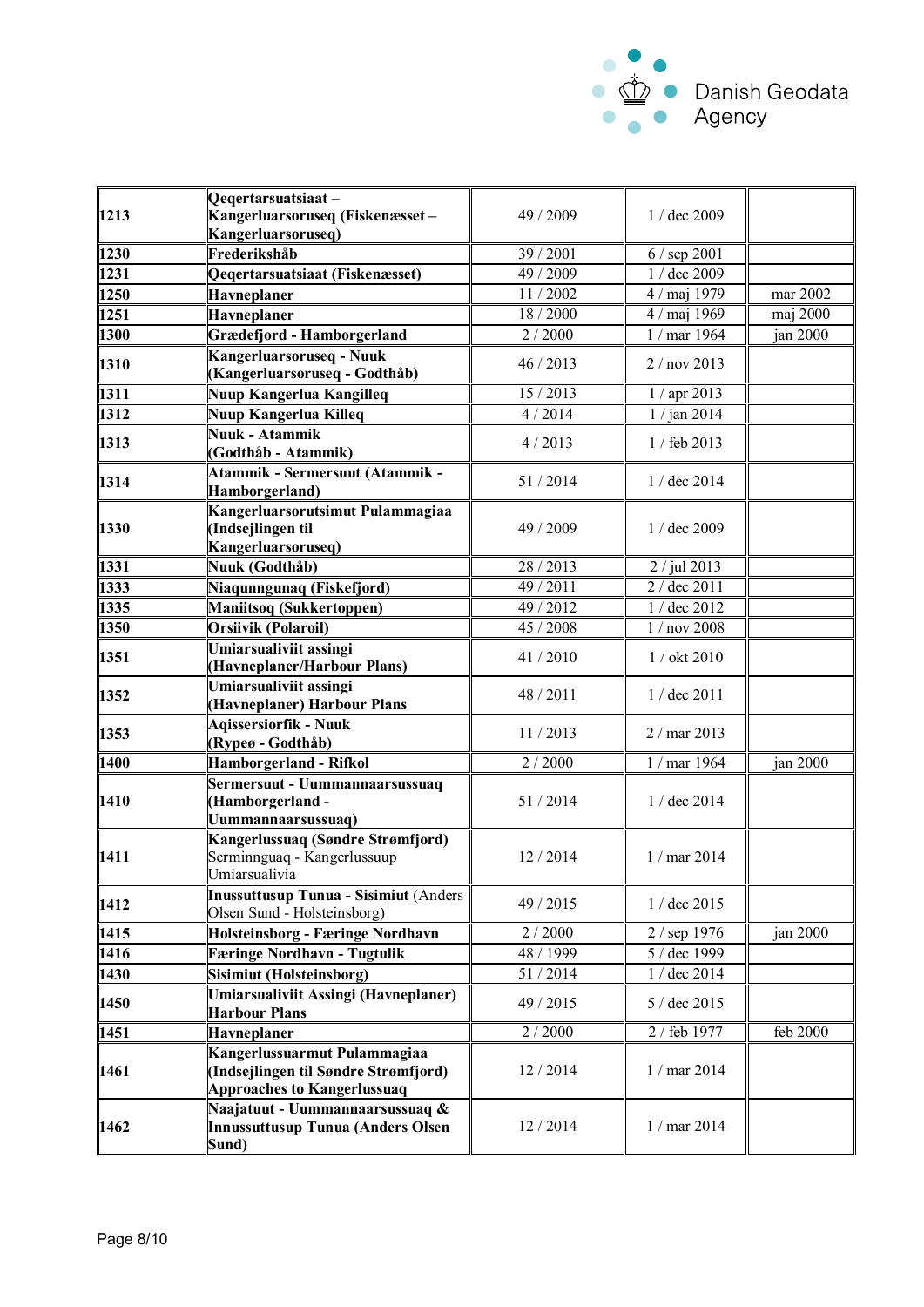

| 1500        | Rifkol-Hareø                                                                      | 48 / 1999           | 2 / nov 1958   | dec 1999 |
|-------------|-----------------------------------------------------------------------------------|---------------------|----------------|----------|
| 1510        | Tugtulik - Egedesminde                                                            | 20 / 2003           | 5 / maj 2003   |          |
| 1511        | <b>Egedesminde - Godhavn</b>                                                      | 20 / 2003           | 3 / maj 2003   |          |
| 1512        | Egedesminde - Christianshåb                                                       | 20 / 2003           | 3 / maj 2003   |          |
| 1513        | Christianshåb - Jakobshavn                                                        | 2/2000              | 2 / aug 1979   | jan 2000 |
| 1530        | Egedesminde                                                                       | 24 / 2003           | 3 / jun 2003   |          |
| 1550        | Havneplaner                                                                       | 27 / 2002           | 3 / jul 2002   |          |
| 1551        | Havneplaner                                                                       | 5/2006              | 1 / jun 1964   | feb 2006 |
| 1552        | <b>Havneplaner</b>                                                                | 16 / 2001           | 1 / jul 1964   | apr 2001 |
| 1600        | Hareø - Prøven                                                                    | 16/2001             | 2 / dec 1969   | apr 2001 |
|             |                                                                                   | 34 / 2001           |                |          |
| 1610        | Umanak - Mârmorilik                                                               |                     | 2 / maj 1981   | aug 2001 |
| 1650        | Umiarsualiviit assingi<br>(Havneplaner/Harbour Plans)                             | 41/2010             | 1 / okt 2010   |          |
| 1700        | <b>Prøven - Holms <math>\overline{O}</math></b>                                   | 25 / 2001           | 1 / aug 1964   | jun 2001 |
| 1710        | Prøven - Upernavik                                                                | $\frac{1}{37}/2000$ | 1 / sep 1963   | sep 2000 |
| 2000        | <b>Grønlands Østkyst</b>                                                          | 4/2005              | 4 / feb 2005   |          |
| 2100        | Kap Farvel - Kap Herluf Trolle                                                    | 48 / 2000           | 3 / sep 1975   | nov 2000 |
| 2130        | Prins Christian Sund, E-Lige<br>indsejling                                        | 37 / 2000           | 1 / sep 1965   | sep 2000 |
| 2200        | Kap Herluf Trolle - Kap Poul<br>Løvenørn                                          | 25 / 2003           | 2 / mar 1964   | jul 2003 |
| 2250        | Havneplaner                                                                       | 43 / 1972           | 2 / sep 1966   | okt 1997 |
| 2300        | Kap Poul Løvenørn - Kap Gustav<br>Holm                                            | 23 / 2004           | $1 /$ jun 1965 | jun 2004 |
| 2310        | Kap Tycho Brahe - Kap Dan                                                         | 16 / 2001           | 2 / mar 1967   | apr 2001 |
| 2350        | Orssuiagtivaq                                                                     | 23 / 1999           | $1 /$ jun 1960 | jun 1999 |
| 2351        | Havneplaner                                                                       | 41 / 1997           | 1 / jan 1967   | maj 1998 |
| 2400        | Kap Gustav Holm - Kap Vedel                                                       | 34 / 2001           | 1 / mar 1965   | aug 2001 |
| 2500        | Kap Garde - Scoresbysund                                                          | 17 / 2006           | 1 / sep 1965   | maj 2006 |
| 2600        | Kap Brewster - Kap Simpson                                                        | 18 / 2000           | 1 / nov 1966   | maj 2000 |
| 2650        | Havneplaner                                                                       | 41 / 1997           | 2 / dec 1964   | maj 1998 |
| 2701        | <b>Kap Simpson - Hold with Hope</b>                                               | 34 / 2001           | 1 / okt 1966   | aug 2001 |
| 2702        | <b>Hold With Hope - Shannon</b>                                                   | 49 / 1993           | 1 / nov 1965   | aug 1997 |
| 2730        | Vega Sund, E-Lige del                                                             | 23 / 1999           | 2 / maj 1960   | jun 1999 |
| 2750        | Havneplaner                                                                       | 11/2004             | 2 / jan 1964   | mar 2004 |
| 2801        | Shannon - Skærfjorden                                                             | 39 / 2001           | 1 / aug 1971   | sep 2001 |
| 3000        | Qaanaaq - Danmarkshavn<br>(Thule - Danmarkshavn)                                  | 19 / 2015           | 1 / maj 2015   |          |
| 3100        | Holms Ø - Saunders Ø                                                              | 44 / 1997           | 1 / dec. 1964  | maj 1998 |
| 3130        | <b>North Star Bugt</b>                                                            | 34 / 2001           | 1 / maj 1964   | aug 2001 |
| 3200        | Kap York - Kap Chalon                                                             | 17 / 2006           | 1 / dec 1964   | maj 2006 |
| 3210        | Kap Radcliff - Kap Cleveland                                                      | 34 / 2001           | 1 / maj 1964   | aug 2001 |
| $\mathbf G$ | Kalaallit Nunaat - Imartallu<br>avatangiisui (Grønland med<br>omgivende farvande) | 10/2018             | 2 / mar 2018   |          |